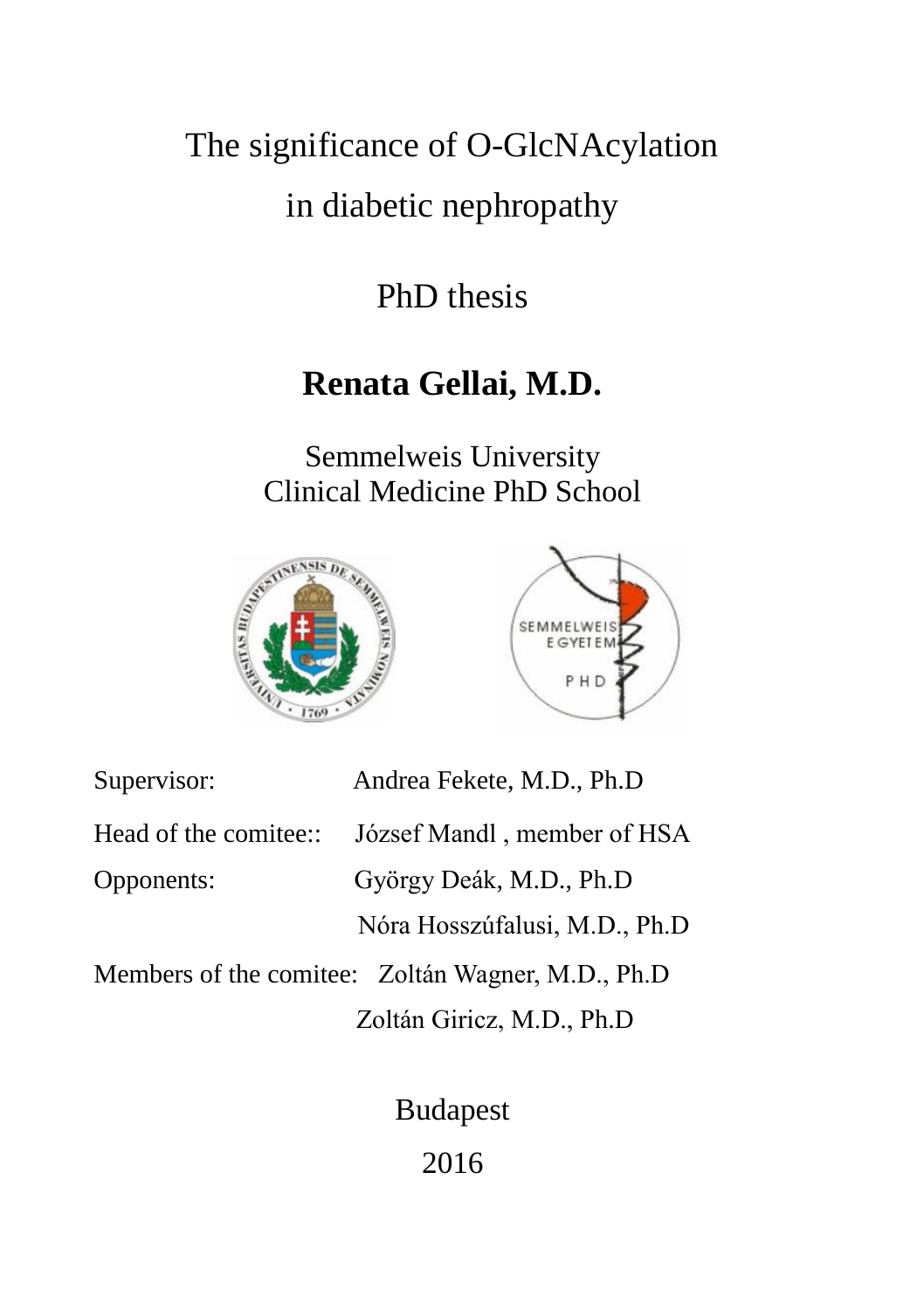# **Introduction**

Diabetes mellitus (DM) and associated complications are a major public health concern, prevention and treatment are an enormous burden both to patients and society. According to WHO, currently 415 million people suffer from DM worlwide, moreover if the present growing tendency continues every tenth adult will be diabetic by 2040.

Among several complications of DM, diabetic nephropathy (DNP) develops in 30-40% of patients, and is the leading cause of end stage renal disease. While the number of patients increases worldwide as well as in Hungary, the exact patomechanism is not known and progression of the disease can lead to renal failure requiring renal replacement therapy. Currently among reninangiotensin-aldosterone system (RAAS) blockers angiotensin converting enzyme inhibitors (ACEI) and angiotensin receptor blockers (ARB) are the first choice in treatment.

Beside the elevation of systemic and intraglomerular pressure and RAAS activation, direct glucotoxicity caused by persistent or not controlled hyperglycemia is also a major determining factor of the patomechanism of DNP.

It is known, that many alternative metabolic pathways are upregulated through excessive glucose levels leading to impairment mediated by glucotoxicity. Among these upregulation of the hexosamine pathway leads to increased O-linked ß-Nacetylglucosamin (O-GlcNAc) modification of proteins.

O-GlcNAcylation, which occurs in most proteins at serine and threonine residues and is similar to phosphorylation was discovered in the early 1980s. This dynamic and reversibe modification can compete with phosphorylation for the same site.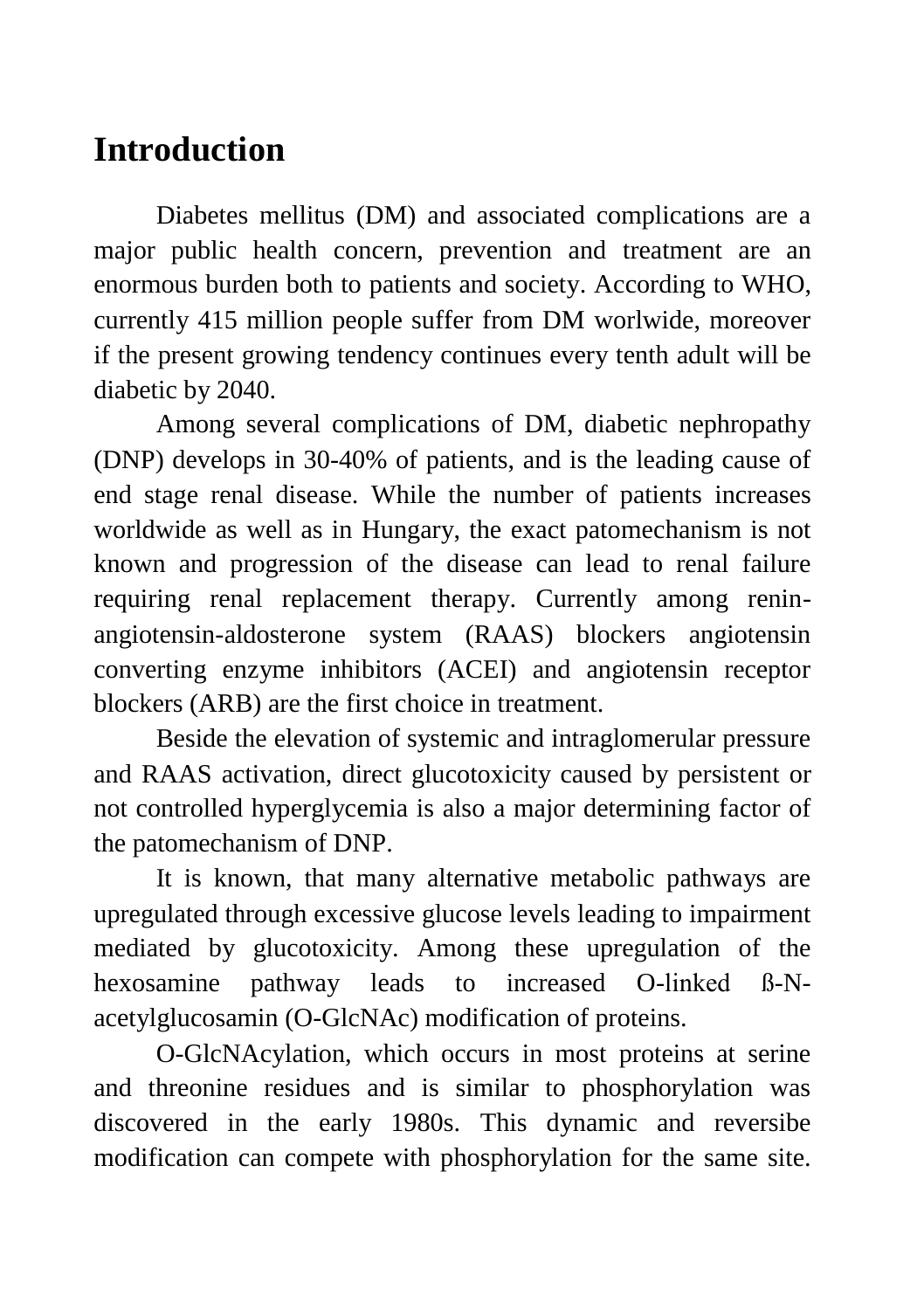O-GlcNAc transferase (OGT) and O-GlcNAcase (OGA) mediate the addition and removal of O-GlcNAc, respectively.

Increasing evidence suggests that elevated O-GlcNAcylation is a prominent contributor to diabetic complications induced by glucotoxicity, however its relevance in DNP is poorly elucidated.

We hypothetize that O-GlcNAcylation plays a significant role in the pathomechanism and progression of DNP through the endothelial nitric oxide synthase (eNOS) system, Na-pump and heat shock signaling.

In DNP, the dysfunction of eNOS has been primarily emphasized in the renal vascular endothelium. eNOS is also present in proximal tubules and phosphorylation on Ser1177 catalyzed by phosphorylated Akt (pAkt) is essential for the activation of the enzyme. Preliminary experimental data suggests that the impairment of eNOS phosphorylation is in relationship with increased O-GlcNAcylation, which makes the enzyme dysfunctional.

In the kidney proximal tubules are especially sensitive to glucotoxycity, since they can not attenuate the extent of glucose transport appropriately in order to prevent the excessive intracellular glucose concentration. Sodium/potassium adenosintriphosphatase (NKA) ensures the energetic background of glucose reabsorbtion in the proximal tubule.

We previously demonstrated in streptozotocin (STZ) induced DM rat model that renal NKA expression increases, but the enzyme is mislocated from the basal membrane to the cytoplasm thus becoming dysfunctional.

One of the main mediators of cellular stress-response, heat shock factor 72 (HSP72) is produced when cells are damaged. In DNP hyperglycemia and increased glomerular capillary pressure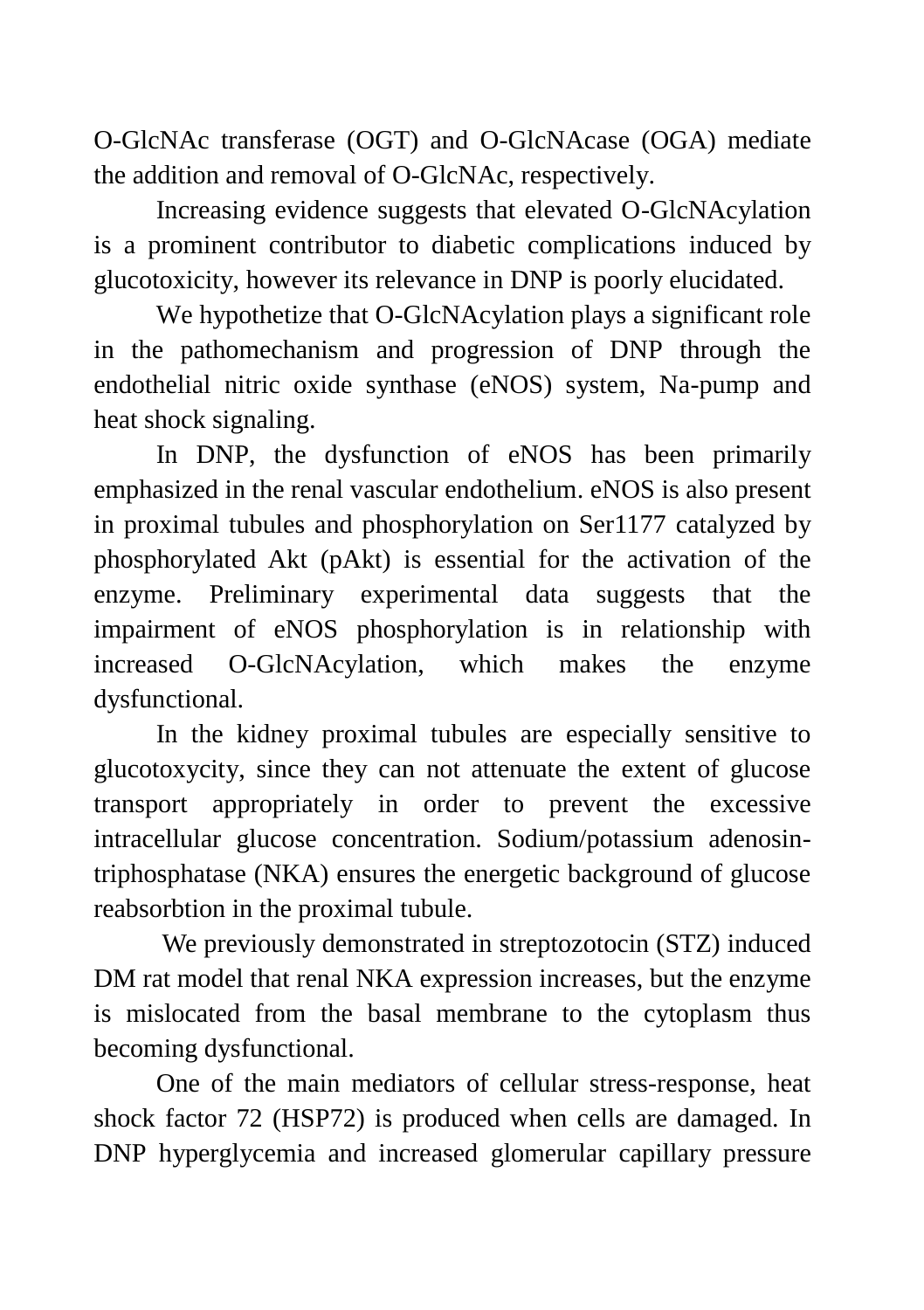induces HSP72, which is involved in the amelioration of tubular damage and the regeneration of kidney parenchyma through stabilizing the plasma membrane and repairing damaged or dysfunctional proteins. Previous studies supported that HSP72 stabilizes NKA in its physiological location, moreover repairs the damaged membrane protein. The complex role of O-GlcNAcyation in regulating cell function is demonstrated by the fact that O-GlcNAc modulation generated by cellular stress increases cell survival and HSP72 expression.

During my PhD-work we investigated the role of O-GlcNAcyation in the pathomechanism and therapy of DNP.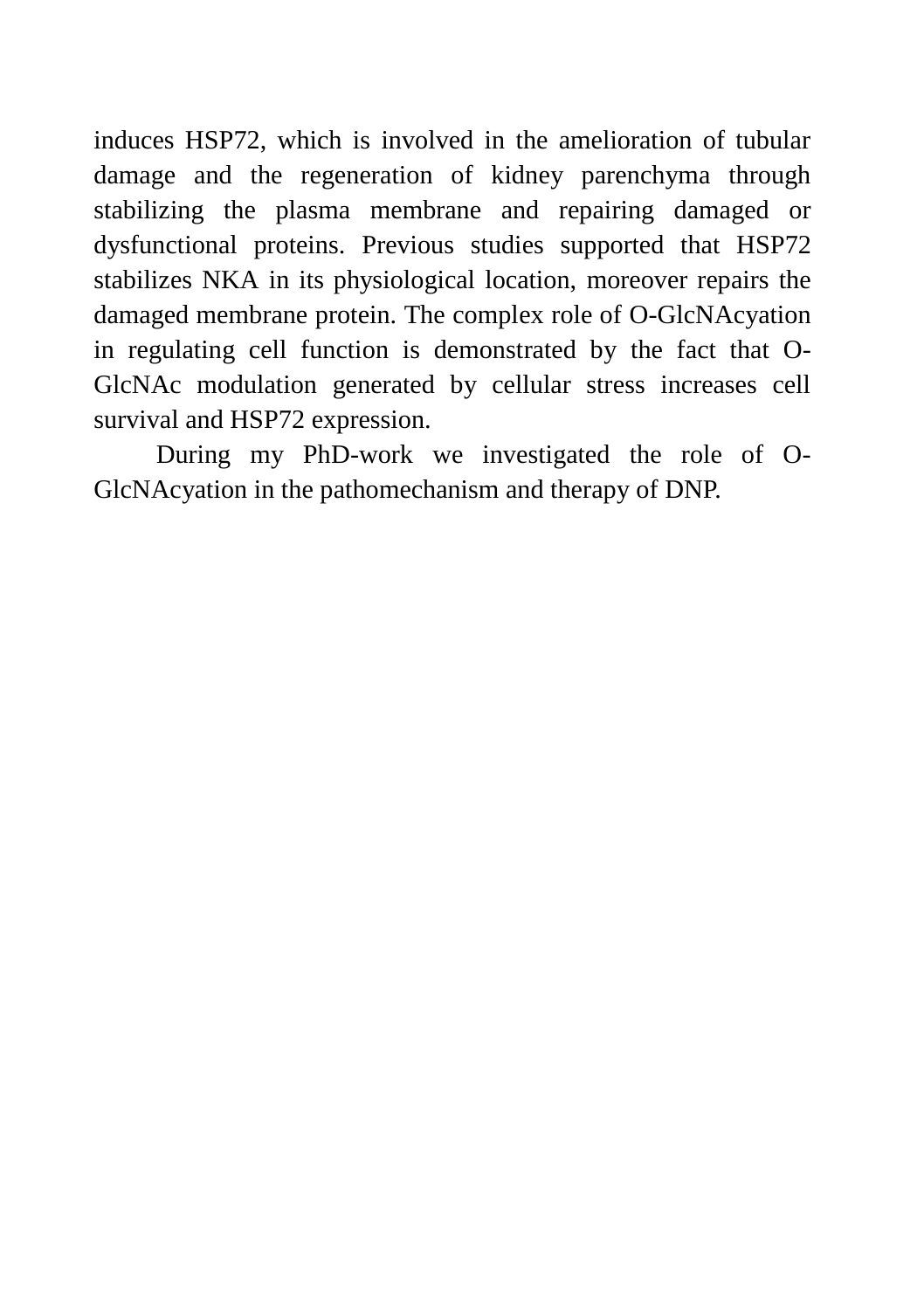## **Aims**

Our aims were to analyse the process and enzymes of O-GlcNAcylation in the pathomechanism of DNP, focusing on the Akt-eNOS pathway, Na-pump function, heat shock response and effect of RAAS-blockers as the first line clinical therapy. Our questions were as follows:

1. What is the extent of O-GlcNAcylation in an *in vivo* experimental model of DNP as well as *in vitro* in a proximal tubulular cell line after high glucose treatment?

2. How are OGT and OGA, the affecting enzymes of O-GlcNAcylation altered in these models?

3. How does hyperglycemia and high glucose treatment influence the amount of phosphorylated eNOS and Akt in the rat model of DNP and in proximal tubular cells?

4. What is the role of O-GlcNAcylation in altering the amount and function of NKA and HSP72 *in vivo* in DNP and *in vitro* in proximal tubular cells?

5. How do RAAS-blockers in monotherapy modulate the process and enzymes of O-GlcNAcylation in DNP?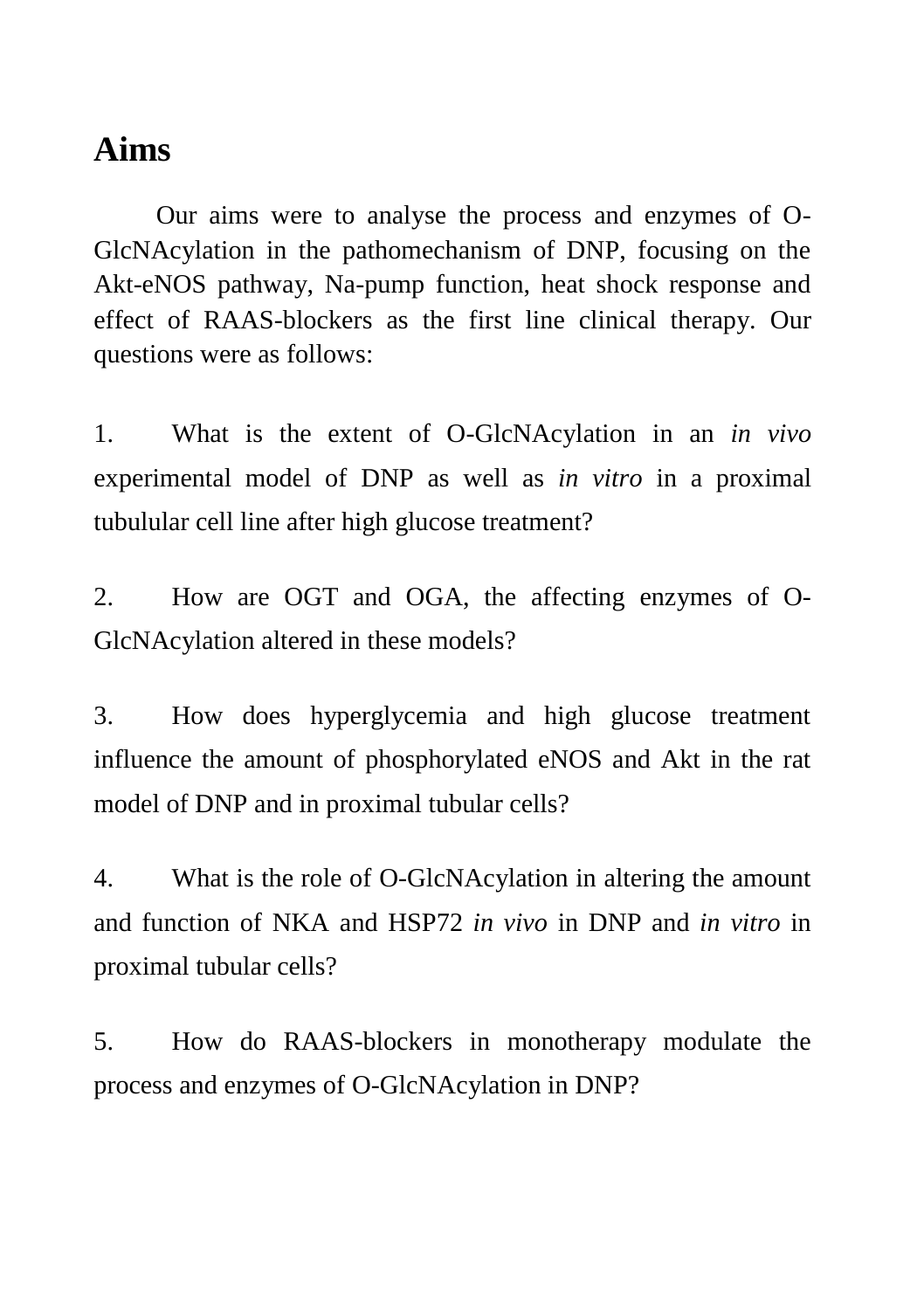## **Methods**

### *In vitro* **model**

In our *in vitro* experiments immortalised human kidney-2 (HK2) proximal tubular cells was cultured in normal (5 mM) and high glucose (HG, 35 mM) contained medium either for 24 (HG24) and 48 hours (HG48). HG cells were treated either with Enalapril (HG+Enalapril, 1µM), Losartan (HG+Losartan, 10µM) or Eplerenone (HG+Eplerenone 10µM). In both time points untreated and mannitol (35 mM) treated cells were used as controls.

### **Rat model of type 1 DM (T1DM) and experimental groups**

All experiments were performed on mature male Wistar rats weighing 180-200 grams. T1DM was induced by a single intraperitoneal injection of STZ (65 mg/bwkg), dissolved in 0,1 M citrate buffer.

5 weeks after the induction of diabetes rats were randomized into 4 groups (n=8/group) and received the following for a period of two weeks:

1. Enalapril (40mg/bwkg/day)

- 2. Losartan (20mg/bwkg/day)
- 3. Selective aldosterone antagonist eplerenon (50mg/bwkg/day)
- 4. or isotonic saline as vehicle.

Age-matched non-diabetic animals served as controls.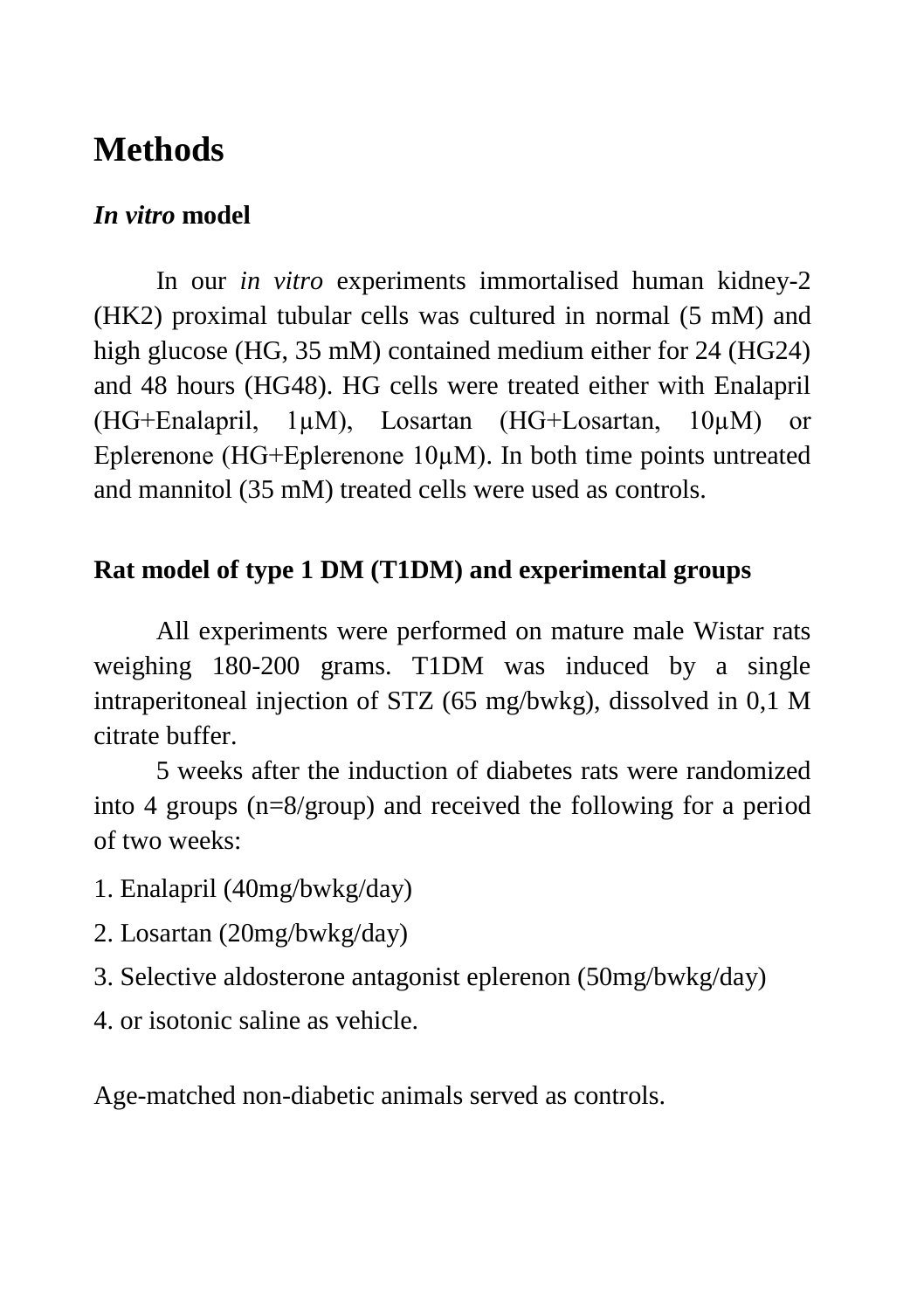### **Measurement of arterial blood pressure and pulse**

Arterial blood pressure was measured using the tail-cuff method with a CODA Standard monitor system before and after RAAS treatment. Rats were anesthetized by inhalation of isoflurane.

### **Renal and metabolic parameters**

Serum glucose, fructosamine, creatinine, blood urea nitrogen (BUN), cholesterol, HDL-C and trigliceride parameters were measured, creatinine was determined from collected urine, creatinine clearance was calculated.

### **Histology**

Tubulointerstitial fibrosis was evaluated on Masson trichromestained kidney sections. Mesangial matrix expansion was measured on periodic acid-Schiff-stained sections. The localization of NKA and HSP72 were determined using fluorescent immunohistochemistry.

### **Measurement of protein levels**

O-GlcNAcylation, OGT, OGA, peNOS, eNOS, pAkt, Akt, NKA and HSP72 proteins were measured with Western blot.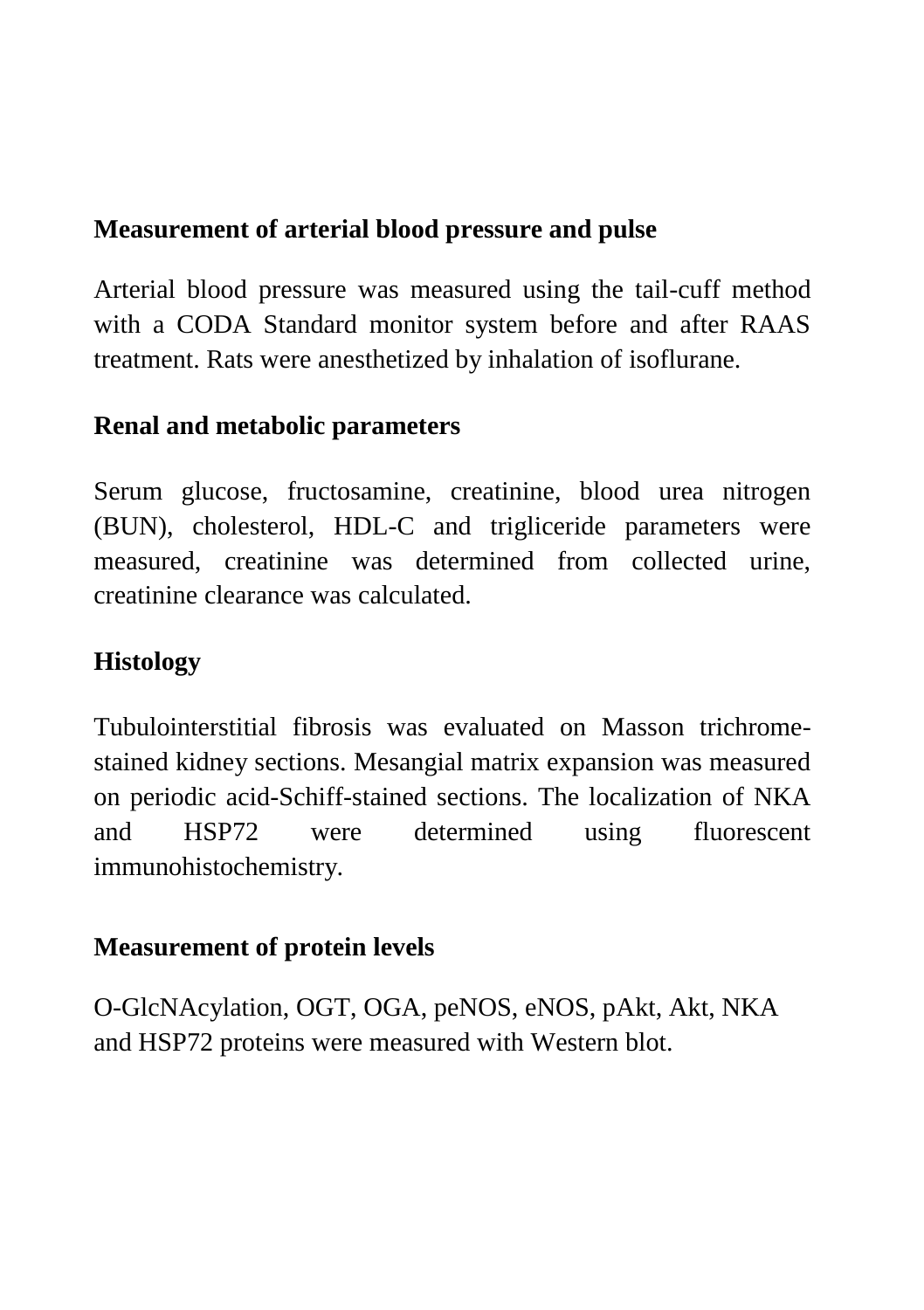#### **Statistical analysis**

Results are presented as means  $\pm$  SEM. Statistical analysis was performed using GraphPad Prism software (version 5.00). Multiple comparisons and possible interactions were evaluated by one-way ANOVA followed by Bonferroni's multiple comparison post hoc test. For non-parametrical data the Kruskal–Wallis ANOVA on ranks was used. P values <0,05 were considered significant.

## **Results and discussion**

### **High glucose induces protein O-GlcNAcylation and isoformspecific expression of OGT and OGA in proximal tubular cells**

In proximal tubular cells O-GlcNAcylation was elevated both after 24 and 48 hours of high glucose treatment, while did not show the same elevation in mannitol treated cells.

We are the first to show the two isoforms with various substrate-specificities and intracellular functions in proximal tubular cells: the full length nucleocytoplasmic (ncOGT, 110kDa), the mitochondrial (mOGT, 103 kDa) OGT, the long (OGA-L, 130 kDa) and short isoform of OGA (OGA-S, 75 kDa).

In HG24 cells ncOGT was increased, which is responsible for the synthesis, in HG48 cells was normalised. mOGT did not change in HG24 cells, but decreased in HG48 cells compared to controls.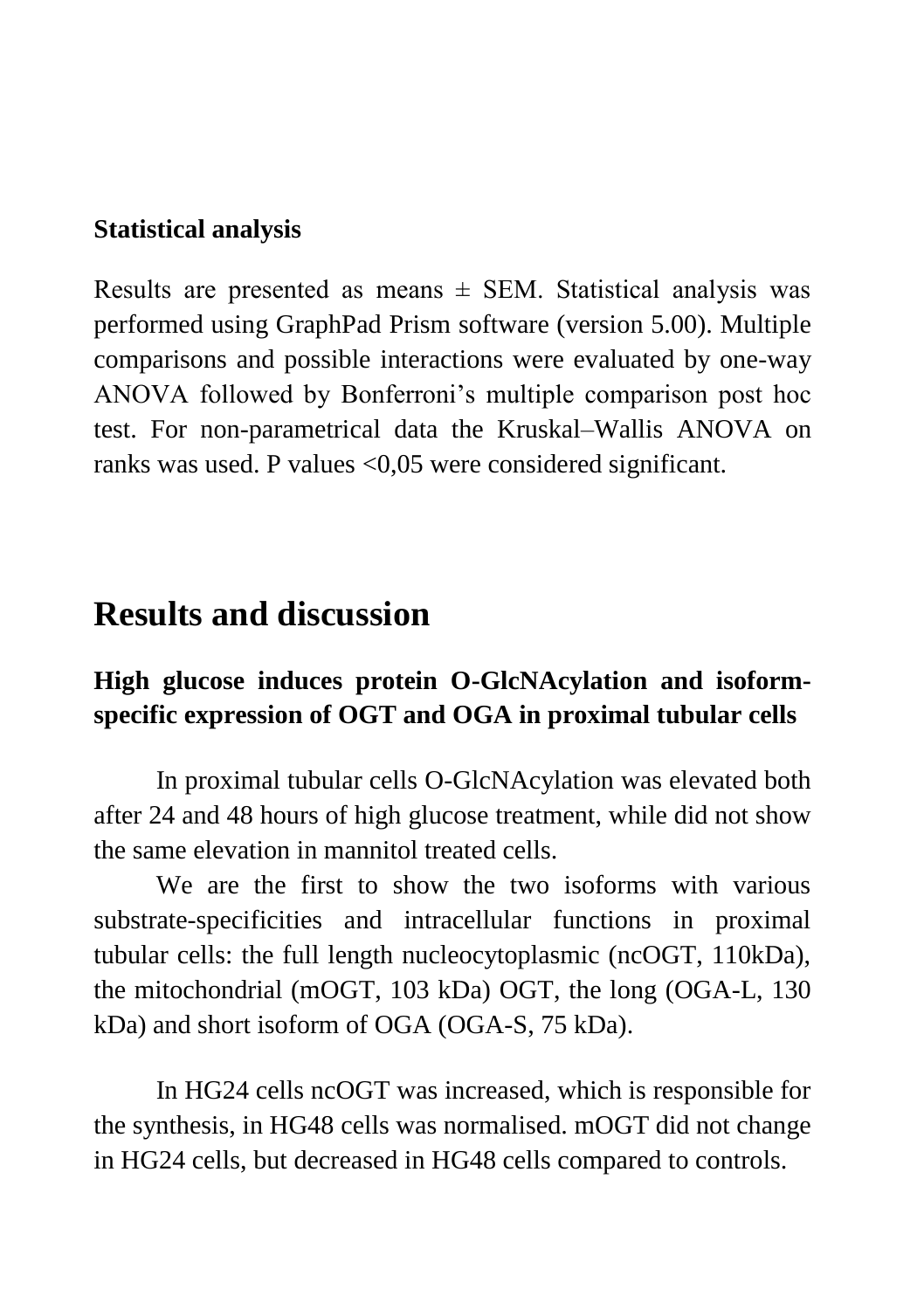OGA-L decreased below the level of controls in HG24 cells, while increased in HG48 suggesting a compensatory mechanism against increased O-GlcNAcylation. OGA-L is primarily responsible for the removal of the O-GlcNAc moiety due to its presence in the cytoplasm and higher enzyme activity. OGA-S was present in a much smaller amount without any difference between groups.

RAAS blockers only influenced the level of OGA-L in proximal tubular cells: the protein was increased after 24 hours of Enalapril and Losartan treatment.

### **eNOS phosphorylation is decreased by high glucose in proximal tubular cells**

In high glucose treated proximal tubular cells eNOS was unchanged and peNOS was decreased suggesting eNOS phosphorylation was damaged in hyperglycemic conditions.

The phosphorylation of eNOS on Ser1177 is catalized by Akt, which is essential for the activation of the enzyme.

The level of phosphorylated Akt (pAkt) was increased in HG24 cells, while Akt remained unchanged. Conversely decreased peNOS levels suggest that increased pAkt is either not active or its function is inhibited. In HG48 the increase of Akt phosphorylation was diminished while total Akt was elevated.

### **High glucose increases NKA and HSP72 levels in proximal tubular cells**

Protein levels of NKA in high glucose treated HK2 cells remained unchanged initally, but increased in HG48 cells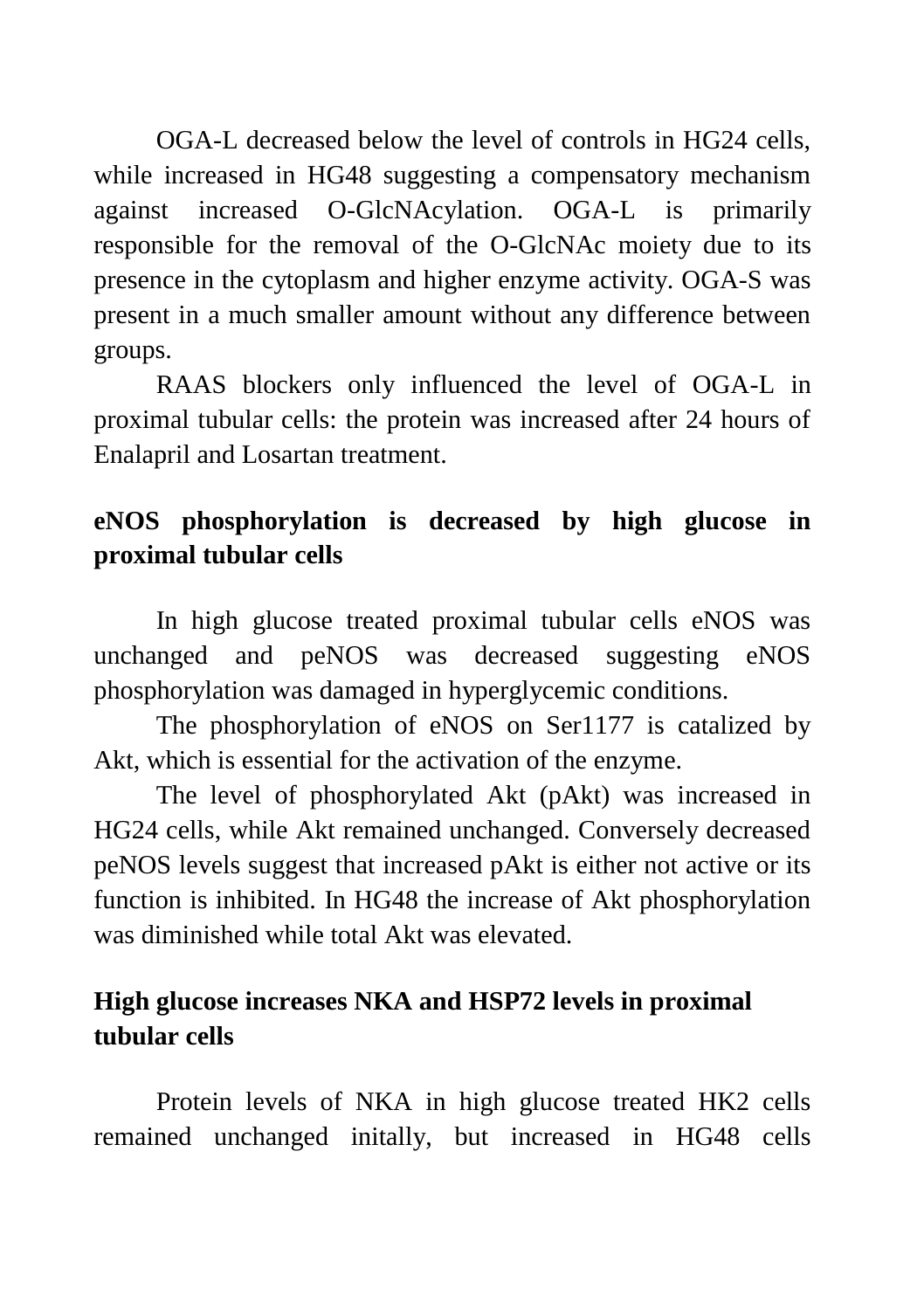compared to controls. HSP72 protein levels rapidly increased in HG24 cells and returned to the level of controls by HG48.

In immunofluorescent stained sections HSP72 showed prominent perinuclear staining in control cells, however after high glucose treatment the protein was detected throughout the cytoplasm.

#### **Development of diabetic nephropathy in T1DM rats**

7 weeks after the development of STZ-induced T1DM rats had significant weight loss, serum creatinine and BUN levels were elevated, creatinine clearance was decreased, fructosamin and lipid parameters were elevated. After using the nonpressor doses of RAAS-inhibitors blood pressure remained unchanged in all groups. Histological examination also confirmed kidney damage in diabetic animals: in the Masson-stained sections the kidneys showed extensive tubulointerstitial fibrosis, while in PAS-stained sections mesangial matrix expansion was represented.

RAAS-blockers ameliorated renal functional parameters and reduced structural damage by attenuating tubulointerstitial fibrosis and mesangial matrix expansion, Losartan decreased serum cholesterol.

### **RAAS-blockers decrease protein O-GlcNAcylation in diabetic kidneys**

We showed increased protein O-GlcNAcylation of T1DM rats compared to controls, which was decreased by all RAASblockers.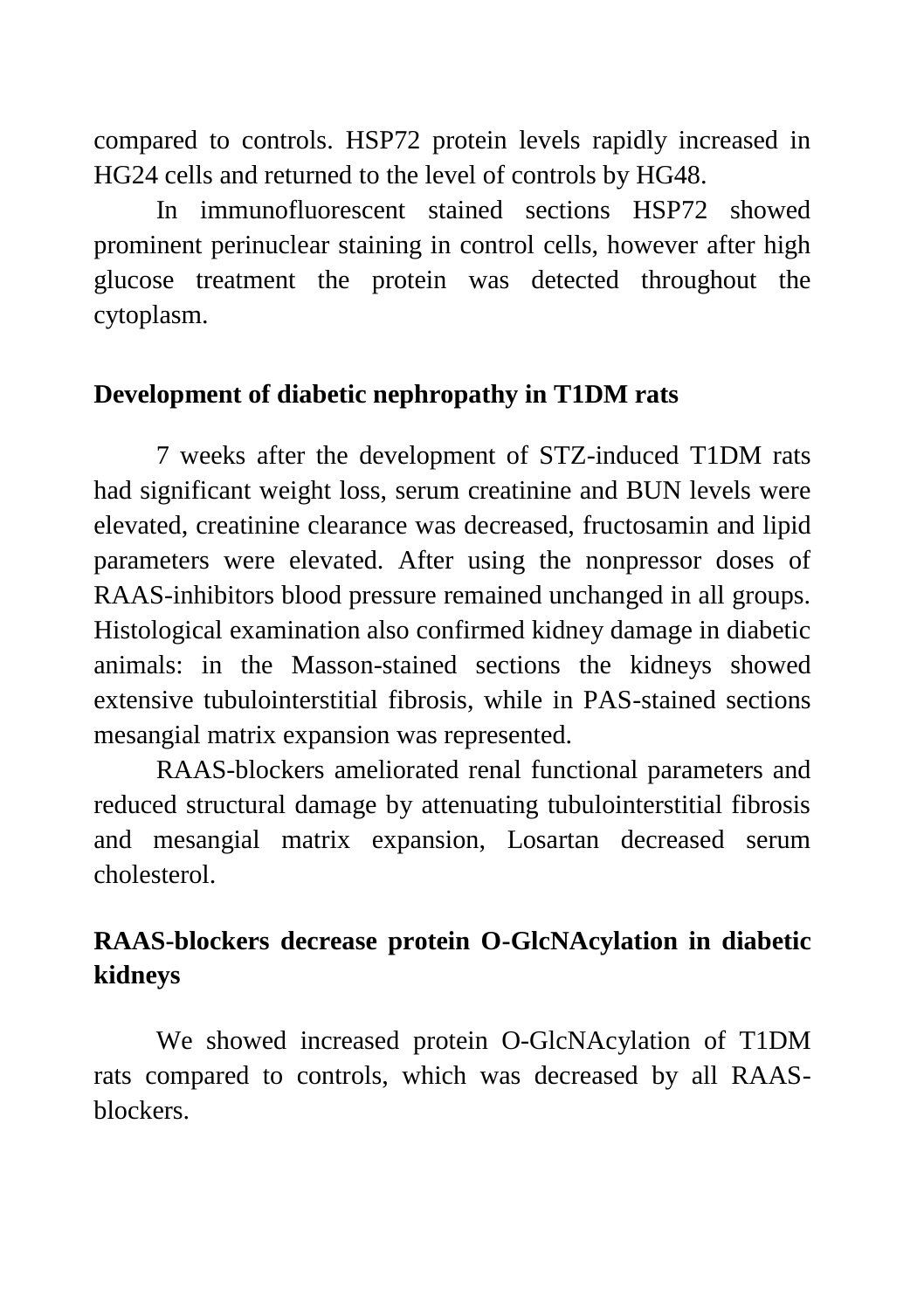We detected the decrease of ncOGT and mOGT levels in diabetic kidneys, which was not influenced by RAAS-blockers. Similarly, OGA-L was downregulated in the diabetic kidney, while OGA-S, which is found in the nucleus and is associated with lipiddroplets was increased. Among RAAS-blockers, Losartan ameliorated the decrease of OGA-L, while OGA-S was decreased by all of the treatments.

### **RAAS-blockers rescue eNOS phosphorylation in the diabetic kidney**

The levels of phosphorylated eNOS, as well as peNOS/eNOS ratios were decreased in diabetic rats. Treatment with RAAS inhibitors, especially with Losartan and Eplerenone increased peNOS levels. Elevated total eNOS levels were mitigated by RAAS-blockers. Akt was slightly elevated in diabetes, but neither pAkt nor pAkt/Akt ratio were altered by RAAS-blocker treatment.

#### **HSP72 protein level is decreased in the diabetic kidney**

Renal HSP72 protein was decreased in diabetes but showed an increasing tendency after RAAS-blocker treatment. Immunofluorescent staining revealed that HSP72 was localized in the tubules.

### **NKA protein level is increased and localisation is changed in the diabetic kidney**

In T1DM NKA was increased and mislocated from the basal membrane to the cytoplasm, thus becoming dysfunctional. The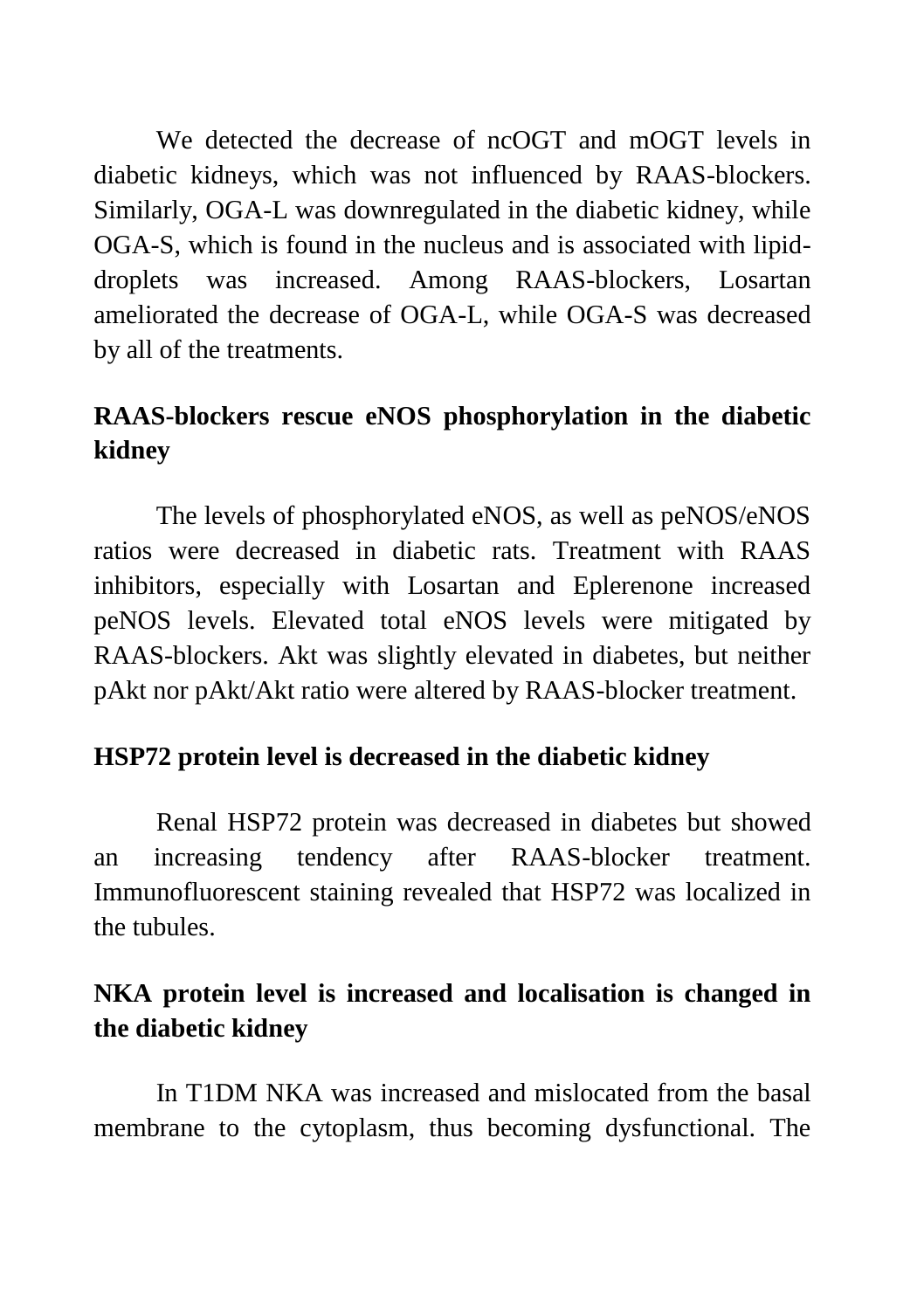protein levels were decreased by RAAS-treatments except Enalapril.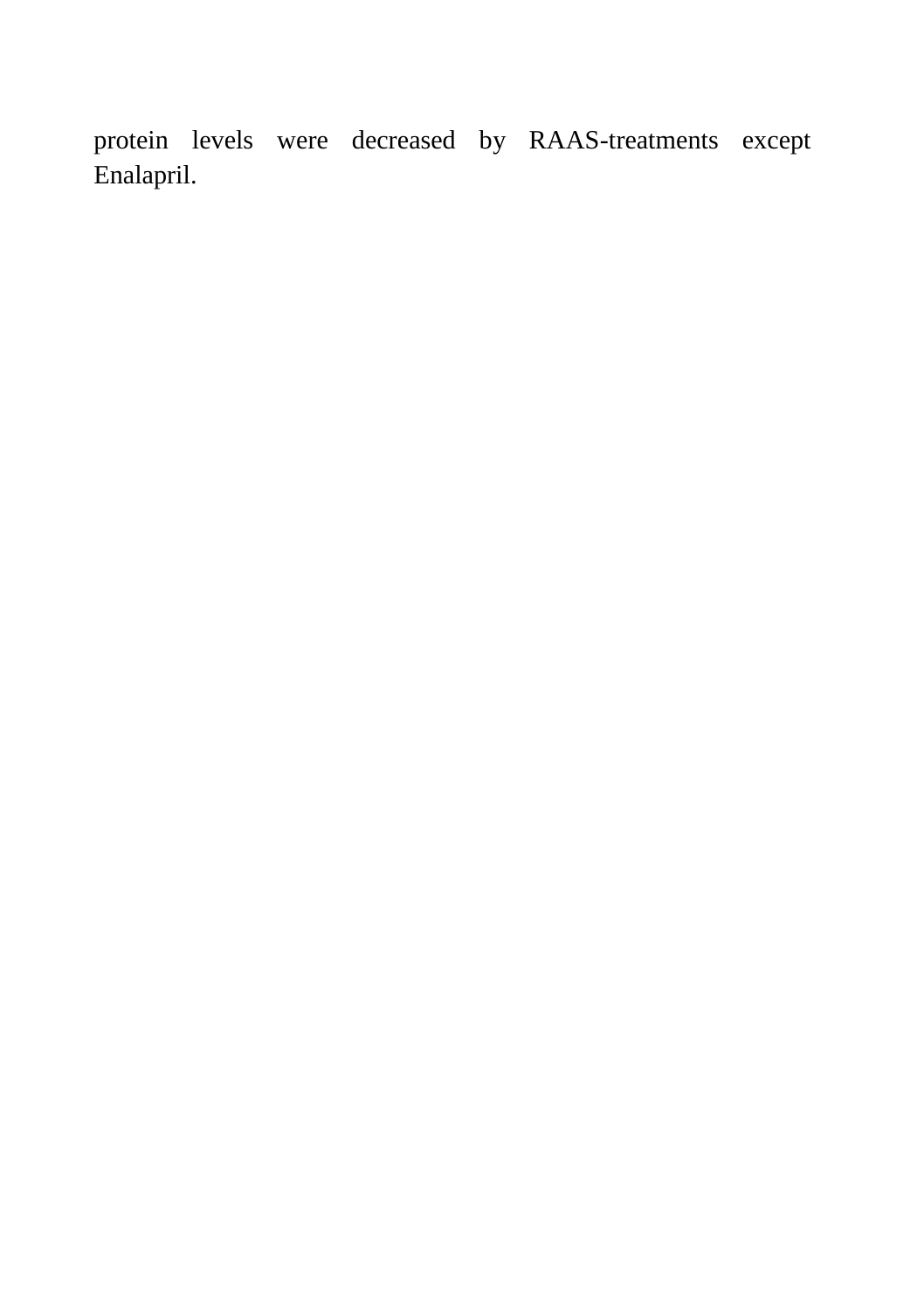# **Thesis**

- 1. We confirmed that O-GlcNAcylation was increased after high glucose treatment in proximal tubular cells and in DNP.
- 2. We were the first to detect the different isoforms and timedependent changes of OGT and OGA. After the impact of excess glucose in proximal tubular cells, ncOGT and then with compensatorial effects OGA-L were increased, which affected O-GlcNAcylation in the cells. During continued hyperglycemia the enzyme levels were decreased, which can be a damage-response to accumulated O-GlcNAcylation.
- 3. Phosphorylated eNOS was decreased, while eNOS remained unchanged in proximal tubular cells after high glucose treatment and in diabetic kidneys. These data suggest that eNOS phosphorylation was inhibited, which can be a result of increased O-GlcNAcylation.
- 4. After high glucose treatment NKA and HSP72 protein levels were increased and HSP72 appeared in the whole cytoplasm instead of its perinuclear localisation. In DNP the function of NKA was damaged and it translocated to the cytoplasm. HSP72 co-localized with NKA, but its expression decreased, which lead to vulnerability against glucotoxycity.
- 5. In DNP increased O-GlcNAcylation was attenuated by RAASinhibitors, presumably through enhancing OGA-L. RAAS-blockers increased peNOS and HSP72, which could contribute to their renoprotective effect in DNP.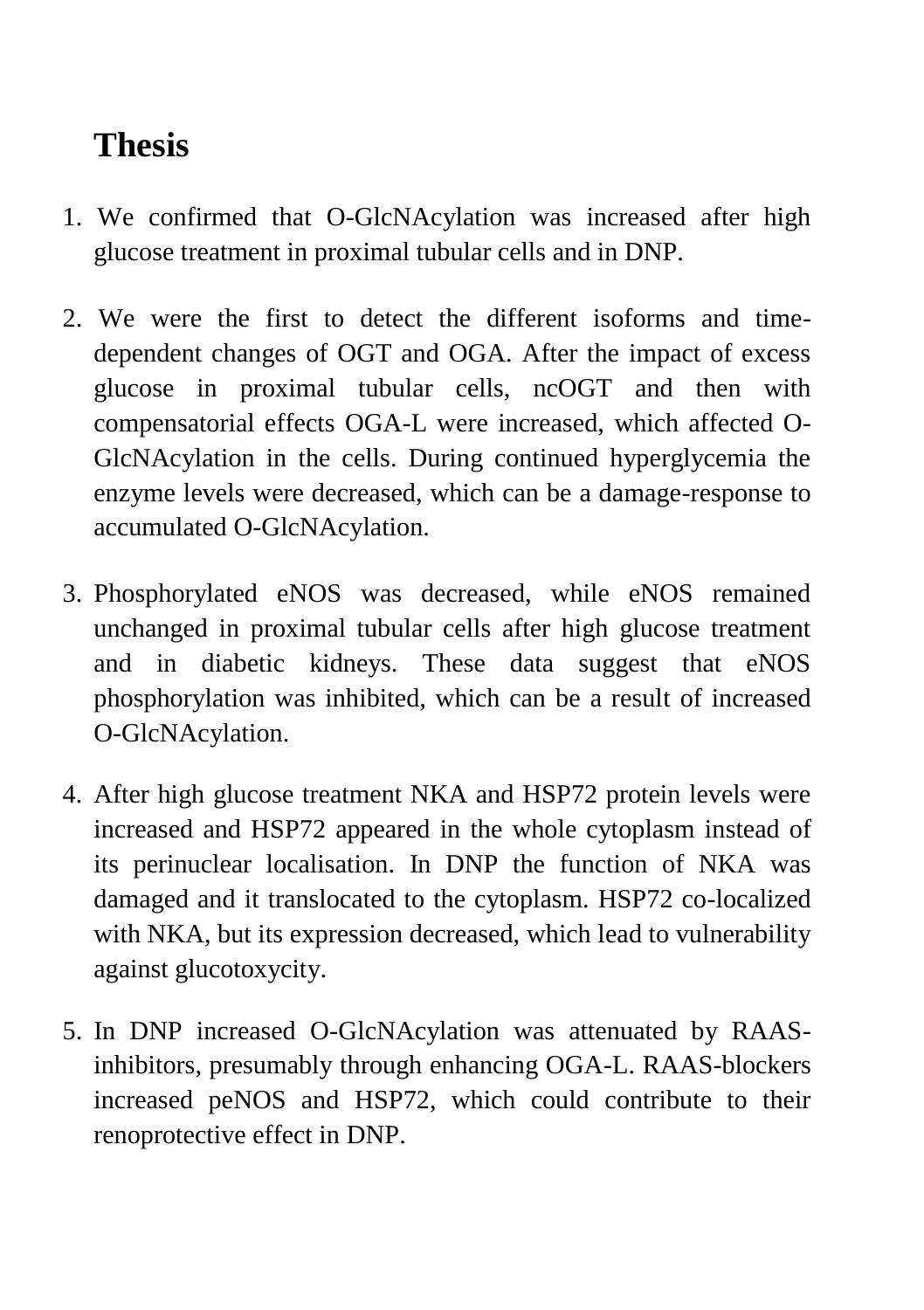# **Publication list**

Publications related to the theme of the Ph.D. thesis

Gellai R, Hodrea J, Lenart L, Hosszu A, Köszegi S, Balogh D, Ver A, Banki NF, Fülöp N, Molnar A, Wagner L, Vannay A, Szabo J A, Fekete A: The role of O-linked N-acetylglucosamine modification in diabetic nephropathy. American Journal of Physiology: Renal physiology (2016) IF: 3,390

NF Bánki, S Kőszegi, L Wagner, L Lénárt, D Varga, R Gellai, J Hodrea, Á Vér, AJ Szabó, T Tulassay, A Fekete: Új terápiás támpontok a diabéteszes nefropátia kezelésében: a reninangiotenzin-aldoszteron rendszer és a Na/K ATPáz szerepe. Gyermekgyógyászat (2013) 64: 70-74 2

NF Banki, A Ver, LJ Wagner, A Vannay, P Degrell, A Prokai, R Gellai, L Lenart, D Nagy Szakal, E Kenesei, K Rosta, G Reusz, AJ Szabo, T Tulassay, C Baylis, A Fekete: Aldosterone Antagonists in Monotherapy are Protective Against Streptozotocin-Induced Diabetic Nephropathy in Rats. Plos One (2012) 7:e39938. IF: 3,73

Other publications

Hodrea Judit, Lénárt Lilla, Gellai Renáta, Kőszegi Sándor, Wagner László, Bánki N Fanni, Vér Ágota, Vannay Ádám, Tulassay Tivadar, Fekete Andrea: A diabeteshez társuló depresszió patomechanizmusa. Magyar Belorvosi Archivum 66:(4) pp. 198- 203. (2013)